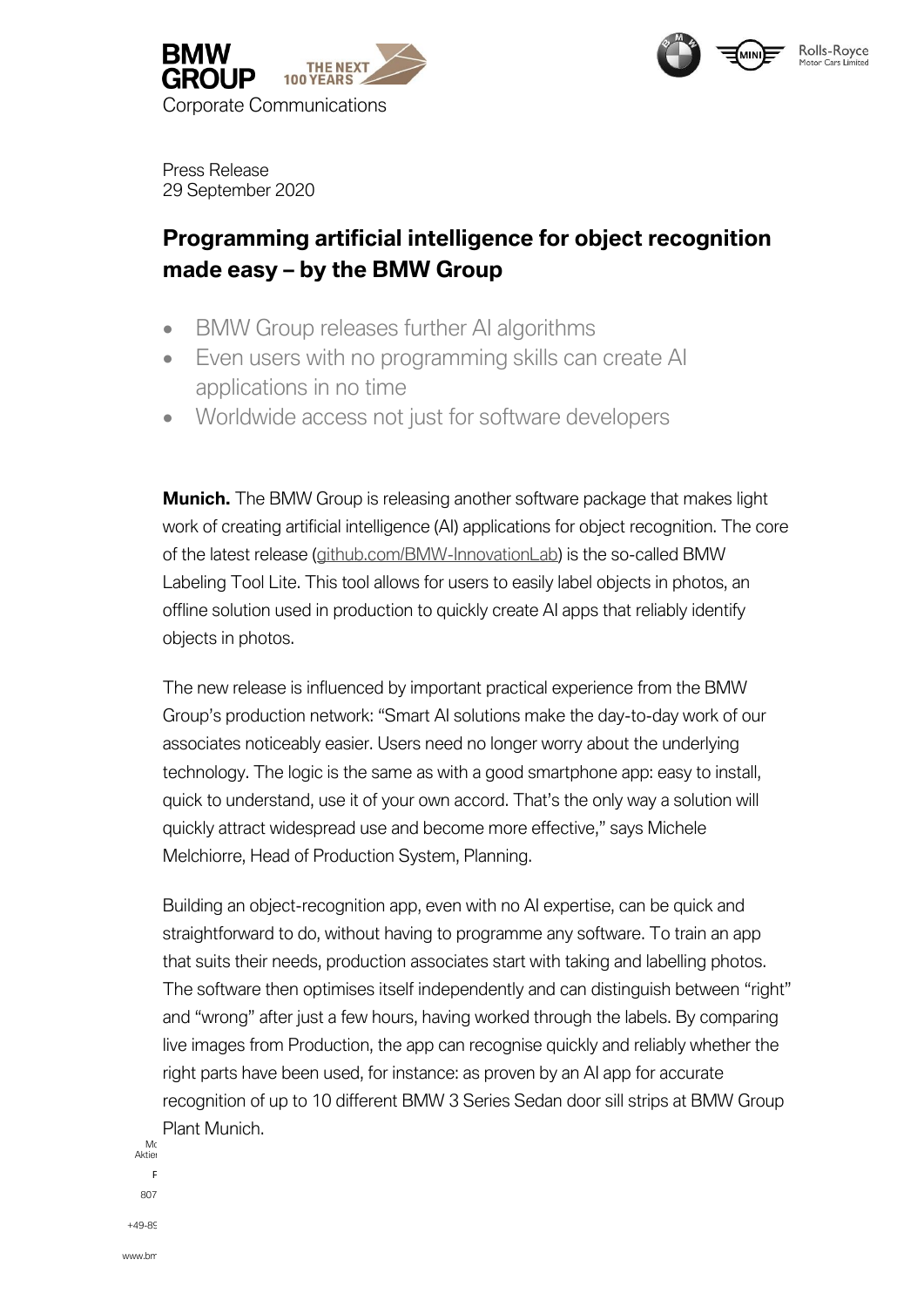



Press Release Date 29 September 2020

Subject Programming artificial intelligence for object recognition made easy – by the BMW Group

Page 2

"As well as supporting quality work in Production, this self-service for AI apps also offers particular benefits for the numerous Smart Transport Robots in Logistics at the BMW Group," emphasises Dirk Dreher, Head of Logistics Planning.

Jimmy Nassif, Head of IT Planning Systems in Logistics, agrees: "With our software package, it takes just a few hours to build apps for comparing actual and target statuses." Matthias Schindler, Cluster Supervisor for Smart Data Analytics in the production system, adds: "And there are countless possible uses for these apps."

The published algorithms are freely available for software developers worldwide to use, view, modify and develop the source code further. These developments will also benefit the BMW Group. What's notable about this now freely accessible software package is its simple, straightforward use based on plug & play. Users require neither programming skills, specific hardware or additional software; a standard powerful PC is enough.

The BMW Group already published selected algorithms from this area of AI back in autumn 2019. "The wealth of feedback on the algorithms we released in 2019 was overwhelming. Our BMW AI community is delighted with the appreciation we got from around the world. We are seeing useful enhancements based on our source code. That prompted us to publish more algorithms, to help open up AI for mainstream users," says Kai Demtroeder, Head of Data Transformation, Artificial Intelligence in BMW Group IT.

With this latest release, the BMW Group is offering a complete solution for AI-based object recognition. Users who value high system stability will appreciate the additional functions such as failover and load balancing, which have now been added to the object-recognition interfaces (API).

The BMW Group employs a whole host of AI apps in Production and Logistics, as they make life easier for associates by taking over especially monotonous or tiring monitoring tasks.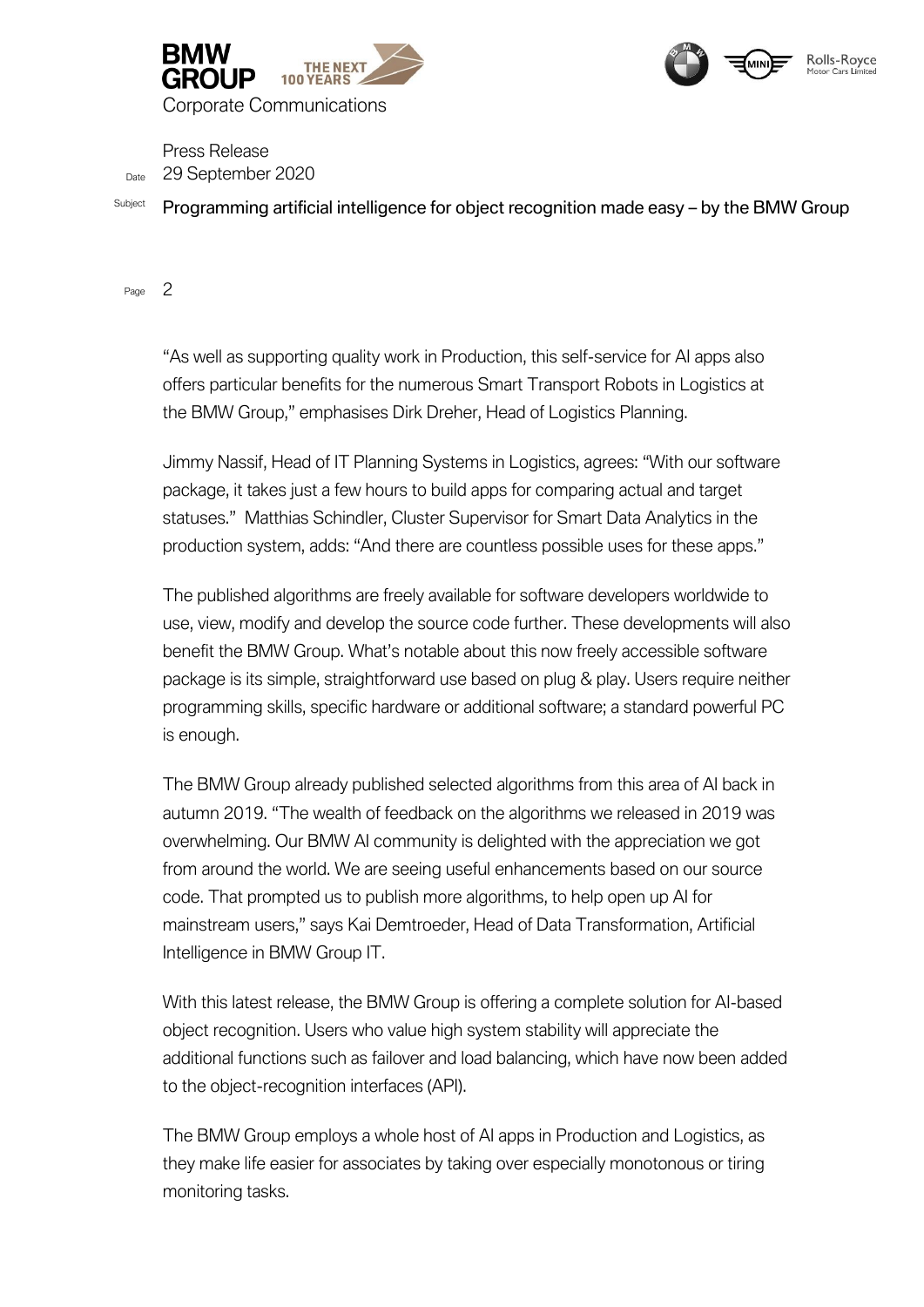



Corporate Communications

Press Release Date 29 September 2020

## Subject Programming artificial intelligence for object recognition made easy – by the BMW Group

Page 3

If you have any questions, please contact: **Corporate Communications**

Andreas Hemmerle, Communications Production Network BMW Group [Andreas.Hemmerle@bmw.de,](file:///C:/Users/q148339/Q148339/AppData/Local/Microsoft/Windows/INetCache/Content.Outlook/E8W9QDCN/Andreas.Hemmerle@bmw.de) Telephone: +49 89 382-21880

Sandra Schillmöller, Communications Production Network BMW Group [Sandra.Schillmoeller@bmwgroup.com,](file:///C:/Users/q148339/Q148339/AppData/Local/Microsoft/14_Werke_Produktionsstandorte/1_Werke/San%20Luis%20Potosi_Mexiko/2019/190606_Grand%20Opening/Pressemitteilung/AppData/Local/Microsoft/Windows/INetCache/Content.Outlook/KXMPQ76C/Sandra.Schillmoeller@bmwgroup.com) Telephone: + 49 89 382-12225

Internet[: www.press.bmw.de](http://www.press.bmw.de/) E-Mail[: presse@bmw.de](mailto:presse@bmw.de)

### **Artificial intelligence**

The use of artificial intelligence (AI) as a key technology is an embedded element in the process of digital transformation at the BMW Group. The company already employs AI throughout the value chain, enabling it to generate added value for customers, products, employees and processes. "Project AI" is the BMW Group's centre of excellence for data analytics and machine learning. It ensures rapid connectivity plus knowledge and technology sharing throughout the company. "Project AI" therefore has a key role to play in the BMW Group's ongoing digital transformation and underpins the efficient development and scaling of new technologies. The BMW Group's D<sup>3</sup> portfolio provides transparency on the use of technologies making Data-Driven Decisions (hence the name D<sup>3</sup>). It comprises over 400 use cases at present, more than 50 of which have already been made available for regular operation.

#### **The BMW Group production network**

Strong customer demand and the launch of new models resulted in high capacity utilization for the BMW Group's production network in 2019. With 2,564,025 vehicles produced for the BMW, MINI and Rolls-Royce brands, production volumes reached a new all-time high. This figure included 2,205,841 BMW, 352,729 MINI and 5,455 Rolls-Royce units. The company's German plants produced about one million vehicles.

The BMW Group's production system is characterized by unparalleled flexibility and a high level of efficiency, allowing for a swift response to changes in the markets and regional sales fluctuations. The BMW Group's production expertise furthermore contributes to the profitability of the company.

In its production network, the BMW Group applies innovative technologies relating to digitalization and Industry 4.0, including virtual reality applications, artificial intelligence solutions and 3D printing. Standardized processes and structures ensure that the production system always delivers products in the same premium quality. At the same time, the BMW Group offers customers a very high level of customization.

#### **The BMW Group**

With its four brands BMW, MINI, Rolls-Royce and BMW Motorrad, the BMW Group is the world's leading premium manufacturer of automobiles and motorcycles and also provides premium financial and mobility services. The BMW Group production network comprises 31 production and assembly facilities in 15 countries; the company has a global sales network in more than 140 countries.